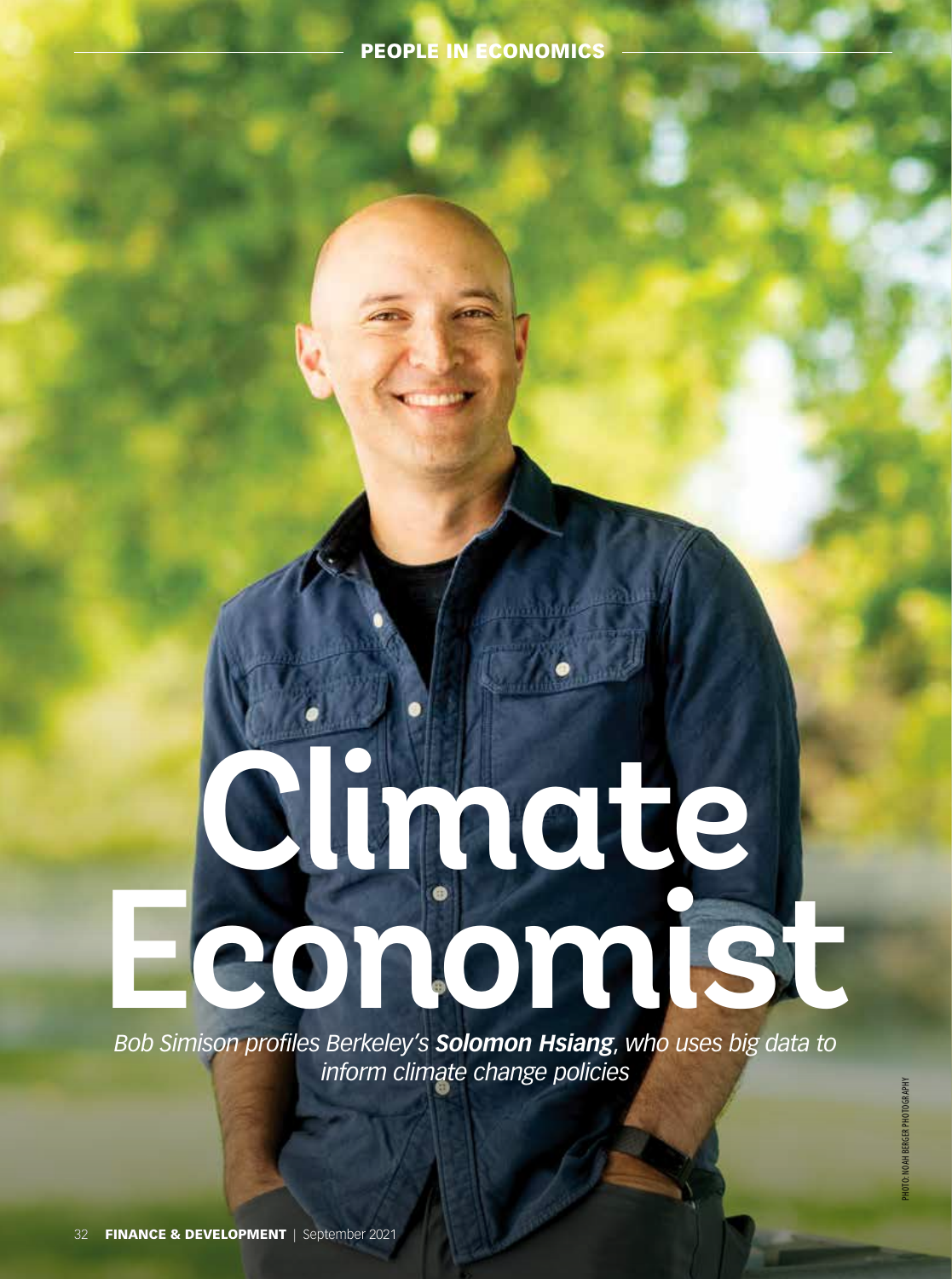# PEOPLE IN ECONOMICS

to his wife.

**Solomon Hsiang is a smart man. He listens to his wife.**<br>
Over breakfast a day or two after the California pandemic lockdown in March 2020, Google researcher Brenda Chen Over breakfast a day or two after the California pandemic lockdown in asked a question. Couldn't her husband's Global Policy Laboratory at the University of California, Berkeley, shed some light on the world's fight against COVID-19?

"A lab called 'the Global Policy Lab' should be able to tackle this question," she recalls saying.

He raised it with his team on a conference call that morning. The lab uses sophisticated statistical analysis of economic data—econometrics—and advanced computing power to address questions related to climate change, development, violence, migration, and disasters. When the group reconvened after a day of research, "we realized that nobody knew if all these lockdown policies would really work," says Hsiang, a 37-year-old economist and climate physicist.

Over the next 10 days, Hsiang and 14 researchers worked around the clock gathering vast amounts of data on dozens of pandemic policies such as business and school closings, travel bans, social distancing mandates, and quarantines from China, France, Iran, Italy, South Korea, and the United States. Applying econometric tools, they found that the anti-contagion policies significantly slowed the spread of disease, averting 495 million infections. The paper they cranked out appeared June 8, 2020, in the journal *Nature.* It has been accessed 309,000 times and cited by 361 news outlets, according to *Nature*.

### Transforming economics

The episode shows how Hsiang (pronounced "Shung") is helping to transform the way economists conduct research. He's leading a new generation in leveraging newly available giant databases, massive modern computing power, and large, interdisciplinary teams to address thorny global issues such as climate change and the pandemic. Previous work on the economics of climate change relied largely on sweeping assumptions rather than hard data and was carried out mostly by solo researchers or a few collaborators.

Within just a decade of earning his doctorate from Columbia, Hsiang has published a raft of startling and sometimes controversial findings. He and various research partners showed that rising temperatures increase civil conflict and slow

economic growth; that as tropical storms grow more intense, the economic effects are more severe and last longer; and that trying to fight climate change by mimicking volcanic eruptions to dim the sun would reduce global crop yields. Now he's leading researchers in a years-long effort to calculate the true cost worldwide of greenhouse gas carbon emissions.

"Sol is one of the preeminent figures in interdisciplinary research on the impacts of climate change," says the University of Maryland's Maureen Cropper, a leading climate change economist who was a co-chair of the 2017 National Academies report on the social cost of carbon. "His work is having a huge impact directly and indirectly—on climate policy."

Organizations citing Hsiang's work include the Federal Reserve, the Congressional Budget Office, the Environmental Protection Agency, the United Nations, the Bank of England, and the IMF. After the COVID-19 study appeared in June 2020, the US Centers for Disease Control and Prevention tapped Hsiang's group to analyze a massive database on every disease-control policy worldwide.

"Economics is at the dawn of a new era of taking advantage of computers and data to fully understand the impact of climate change," says the University of Chicago's Michael Greenstone, a frequent collaborator of Hsiang's. "And Sol is at the forefront of it."

Hsiang came to economics through his love for biology and physics. His father is a math professor and his mother a computer science professor at Syracuse University in New York. At home growing up, it was all science all the time, he says.

As an undergrad at the Massachusetts Institute of Technology, he studied earth, atmospheric, and planetary science. "I started to understand that the problems in the atmosphere are results of policies and economics," he says. His senior year he loaded up on economics courses and "fell in love with it," he says. For graduate school, he landed at Columbia, known for its premier interdisciplinary program in sustainable development.

High school prom date Chen joined him there for her doctorate in biomedical engineering. Before their first date 19 years ago, the couple would hang out in the art room after high school. "Sol is a great oil painter," Chen says. They've since taken up snowboarding, surfing, rock climbing, birding, and pottery. Last spring, they welcomed a daughter. Hsiang has a strong romantic streak, Chen says.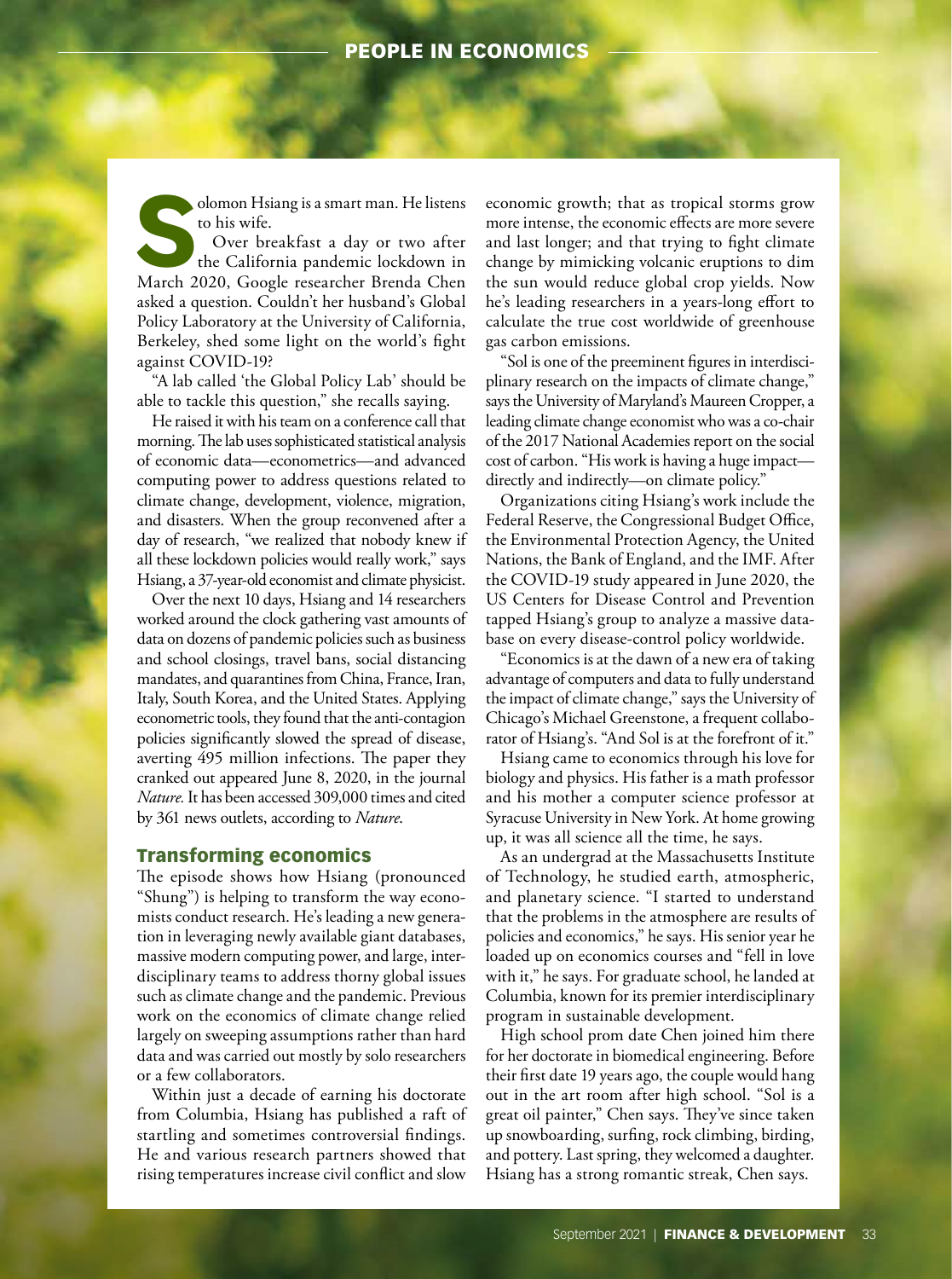# **Hsiang sees climate change as the fundamental 21st century challenge for economics.**

"For date night once, he sent an email that had some computer code attached," Chen says. "When I ran the code, it drew nautical flags on the screen. Decoding the flags revealed an ISBN number. I found the book with that number deep in the stacks of the Columbia library. Behind it was a book for me, a card with paw prints from our cats, and tickets to a Broadway show."

During Hsiang's first year at Columbia, the British Treasury published a 712-page report, *The Economics of Climate Change: The Stern Review*. The authors argued that the world could lower greenhouse gas emissions at a significant but manageable cost and recommended regulations, carbon taxes, and carbon trading.

"Everyone was talking about it," Hsiang says. "The problem is that the review had almost no data. There were lots of grand assumptions. My question was, Why not go out and look at the real data?"

That's what Hsiang did. For his master's thesis, he crunched weather and economic data for 28 countries in Central America and the Caribbean from 1970 through 2006. He showed that each 1ºC increase in surface temperature was associated with a 2.5 percent reduction in economic output. The paper appeared in the *Proceedings of the National Academy of Sciences* in August 2010.

"When I showed the data to the chairman of my graduate committee, he said it couldn't be right," Hsiang says. "I had similar reactions to other findings, such as the effect of higher temperatures on increasing violence."

Following postdoctoral work at Princeton and the National Bureau of Economic Research, Hsiang took an assistant professorship at Berkeley. He won tenure within two years and promotion to full professor in five, at the age of 34.

# 21st century challenge

Hsiang sees climate change as the fundamental 21st century challenge for economics, much as slavery was the dominant issue of the 19th century and whether humans should organize collectively to share things—socialism—was for the 20th century.

"Climate change is the question of who owns the rights to this multitrillion-dollar asset, the atmosphere," he says. "If we assign those rights, there are huge implications. And if we don't, there are huge implications."

Many people have long been skeptical of climate change "for reasonable reasons," Hsiang acknowledges. It's hard to grasp, he says, that the world economy could be so energy-intensive as to raise the temperature of the very air and oceans around us. But now the data prove it.

It's important to consider the matter in economic terms and not just scientific or philosophical terms, Hsiang argues. That's because climate change grows out of economic activity, and managing it will involve economic trade-offs. In 2019, he testified before Congress that the direct thermal effects of warming over the next 80 years could reduce American incomes by \$4.7 trillion to \$10.4 trillion. The combined effects of climate change on agriculture, energy, labor, health, crime, and coastal communities could cost the United States 1.2 percent of gross domestic product for each 1ºC increase in temperature, he said, while overall death rates, suicides, sexual assaults, murders, and birth-related harm would all rise significantly.

At the same time, the economist rejects the urge of some environmental advocates to throw everything possible at the problem. Some critics fault his research for generating cost and benefit estimates that don't seem catastrophic enough, he says.

"We can't pretend that climate change is our only economic problem," Hsiang says. The stakes in mitigating and adapting to climate change are so high that "if we make a mistake, the amount of misallocation of resources could be astronomical," he says. "We shouldn't overspend on climate change."

Consequently, Hsiang and collaborators have focused on calculating the social cost of carbon, or the comprehensive future impact on the world of each additional ton of carbon dioxide emitted into the atmosphere. Carbon dioxide is the main greenhouse gas responsible for climate change, and much of it comes from the burning of fossil fuels. The world spews more than 30 billion tons of it into the atmosphere every year, according to the International Energy Agency. And the CO<sub>2</sub> will stay there for 1,000 years.

"The social cost of carbon is one of the most important economic numbers we don't know,"